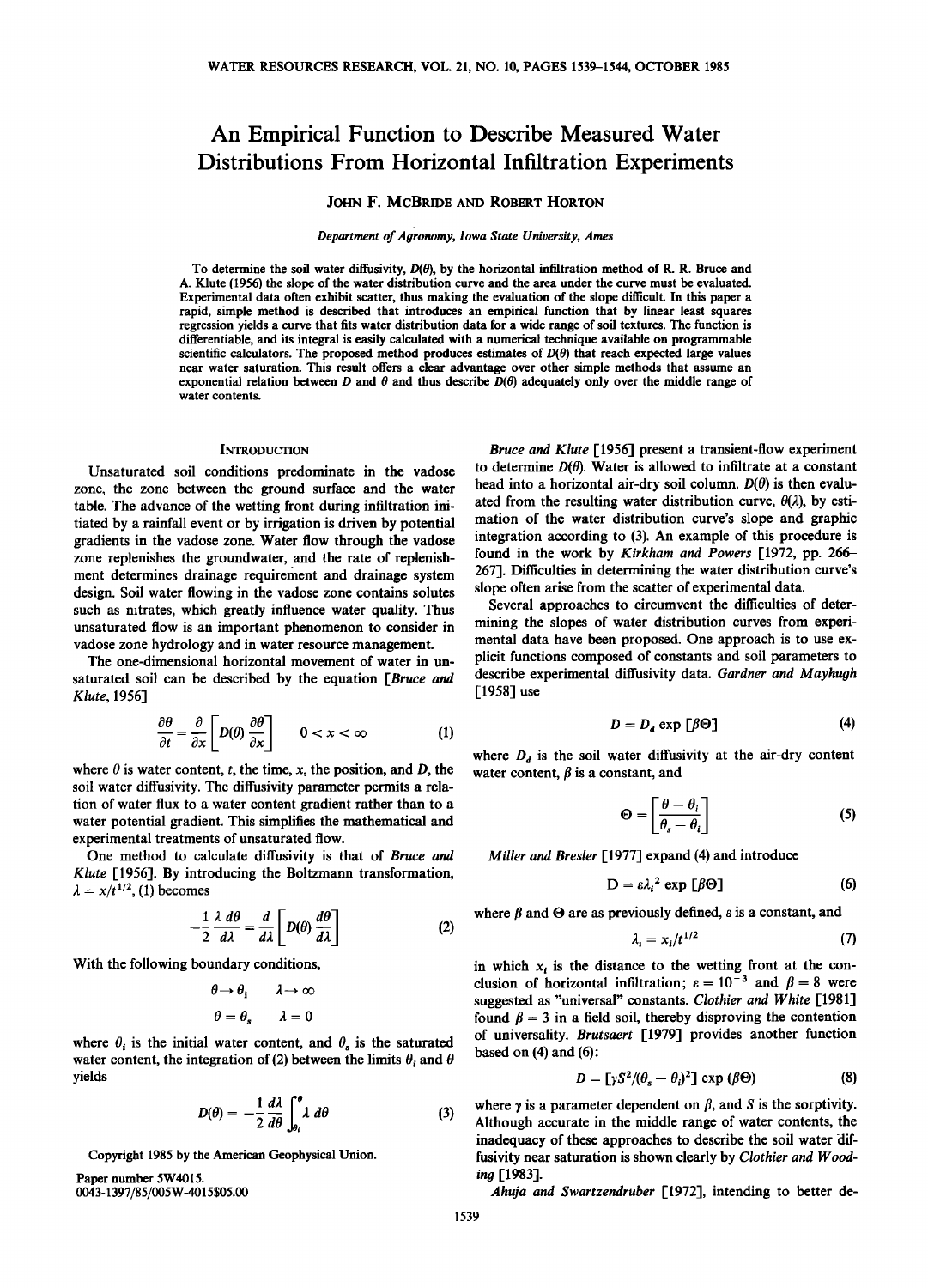**scribe D near saturation, present a power function form of soil water diffusivity:** 

$$
D(\theta) = a\theta^n/(\theta_s - \theta)^m \tag{9}
$$

**where a, n, and m are constants for a particular soil. Following the approach of Ahuja and Swartzendruber [1972], one solves (3) for water distribution data with the criteria that the areas**  under the calculated and experimental  $\theta(\lambda)$  curves are equal **and that the sum of squared residuals between the two curves is minimized. To accomplish this, the integral in (3) is approximated by the trapezoidal rule, and the slope is estimated nu**merically between adjacent data points. Subsequently, a  $\lambda(\theta)$ **curve is determined by Philip's [1960] method [see Kirkham and Powers, 1972, pp. 287-320] and is then transformed to a**   $\theta(\lambda)$  curve. Once the criteria are met, the constants in (9) are **determined.** 

**Another approach to determine the slope of water distribution curves is to use the less complicated approach of fitting (by least squares regression) a function or group of functions directly to the water distribution data and then to evaluate the derivatives at the desired points. Erh [1972] and Kimball [1976] describe the use of cubic splines for this purpose. Du-Chateau et al. [1972] suggest fitting a piecewise parabolic curve (a quadratic spline or sliding parabolic). When interpolating with piecewise polynomials, there is the problem of concavity changes if the length of individual spline segments is too large. Such changes in concavity produce oscillations in the derivative and, consequently, meaningless values of soil water diffusivity.** 

**Clothier et al. [1983] propose fitting a function chosen from those presented by Philip [1960] for which analytical relations between soil water diffusivity and soil water content can be developed. They select a function of the form** 

$$
\lambda(\Theta) = \lambda_i [1 - \Theta]^p \tag{10}
$$

where  $\rho$  is a variable calculated by setting  $(\rho + 1)^{-1}$  equal to **the observed curve shape parameter, P, defined as** 

$$
P = S[\lambda_i(\theta_s - \theta_i)]^{-1} \tag{11}
$$

**where the variables are as defined previously.** 

**In this paper we use various aspects of these approaches to**  develop a rapid and simple method of determining  $D(\theta)$  from **horizontal infiltration experiments. Specifically, we introduce a function, fit by linear least squares regression to water distribution data, which adequately describes soil water distribution curves. The function is differentiable and enables the use of simple integration schemes to determine the soil water diffusivity following (3).** 

## **MATERIALS AND METHODS**

**The empirical equation proposed to describe water distribution data is** 

$$
\theta' = \theta_s' 10^{-[10 - b(\lambda_l - \lambda)^{1/2}]} \tag{12}
$$

**where the prime notation denotes a volumetric water content**  adjusted by a constant,  $\alpha$ , such that  $(\theta_{i+a})/(\theta_{i+a})=0.10$ ; *b* is the single unknown parameter; and  $\lambda$  and  $\lambda_i$  are as defined earlier. Adjusting the water contents by  $\alpha$  is significant because **the use of unadjusted water contents may result in positive**  values of the derivative near  $\lambda_i$ , thus yielding meaningless **values of the soil water diffusivity in that domain. The func**tion is defined over the interval  $0 \leq \lambda \leq \lambda_i$ . Also, only the **positive square root is used.** 

**Equation (12) may be written in the form** 

$$
\log \log \frac{\theta_s'}{\theta'} = b(\lambda_i - \lambda)^{1/2} \tag{13}
$$

**A linear least squares regression through the origin, omitting**  data points where  $\theta' > (\theta'_{s}/1.01)$ , yields the single unknown **parameter, b. Some of the data points are omitted because of**  their proximity to the asymptote at  $\theta' = \theta'_{s}$ .

The first step in incorporating (13) with (3) is to solve for  $\lambda$ . **Given (13):** 

$$
\lambda = \lambda_i - \left(\frac{\log \log \frac{\theta_s'}{\theta'}}{b}\right)^2 \tag{14}
$$

**From (14):** 

$$
\frac{d\lambda}{d\theta'} = \left(\frac{\log\log\frac{\theta_s'}{\theta'}}{2.65(b)^2(\theta')\log\frac{\theta_s'}{\theta'}}\right) \tag{15}
$$

**Substituting (14) and (15) into (3), one derives** 

 $\mathcal{L}$ 

$$
D(\theta) = D(\theta') = -\left(\frac{\log \log \frac{\theta'_s}{\theta'}}{5.30(b)^2(\theta) \log \frac{\theta'_s}{\theta'}}\right)
$$

$$
\int_{\theta_{t'}}^{\theta_{t}} \left[\lambda_i - \left(\frac{\log \log \frac{\theta'_s}{\theta'}}{b}\right)^2\right] d\theta' \qquad (16)
$$

 $\sim$ 

**The definite integral in (16) can be calculated by using numerical techniques. We used the key-defined algorithm available on a Hewlett-Packard 15C programmable scientific calculator.** 

**To test our proposed method, water distribution data were extracted for a range of soil textures from figures presented in the literature. In addition, a horizontal infiltration experiment was conducted with two subsoil materials classified as Fayette silty clay loam and Nicollet sandy clay loam. The respective soils were air-dried, ground, and passed through a 2-mm sieve. They were then packed into a sectioned acrylic cylinder (0.038 m diameter and 0.10 m long) with a porous ceramic plate at one end while the cylinder was vibrated. After the soil column**  was placed horizontally,  $0.01N$  CaCl<sub>2</sub> was allowed to infiltrate at a constant head of  $-50$  Pa relative to the bottom of the **soil column, such that cumulative infiltration was linearly related to the square root of time in accordance with the criterion of the Boltzmann transformation. After a desired time had elapsed, the soil column was quickly sectioned in 0.01-m increments, and the volumetric water content was determined.** 

## **RESULTS AND DISCUSSION**

**Composite Figure 1 presents the fit of (12) to water distribution data for Hagener sand [Selirn et al., 1970], Manawatu fine sandy loam [Clothier et al., 1983], Hayden sandy loam [Whisler et al., 1968], Pachappa loam [Jackson, 1963], Edina silt loam [Selirn et al., 1970], Adelanto loam [Jackson, 1963], Brookston clay loam [Elrick et al., 1979], Panoche clay loam [Reichardt et al., 1972], Pine silty loam [Jackson, 1963], and**  Yolo clay [Nofziger, 1978]. For the range of soil types pre**sented, (12) approximates closely the shapes of the curves established by the data while avoiding the subjectivity of drawing a free-hand curve.**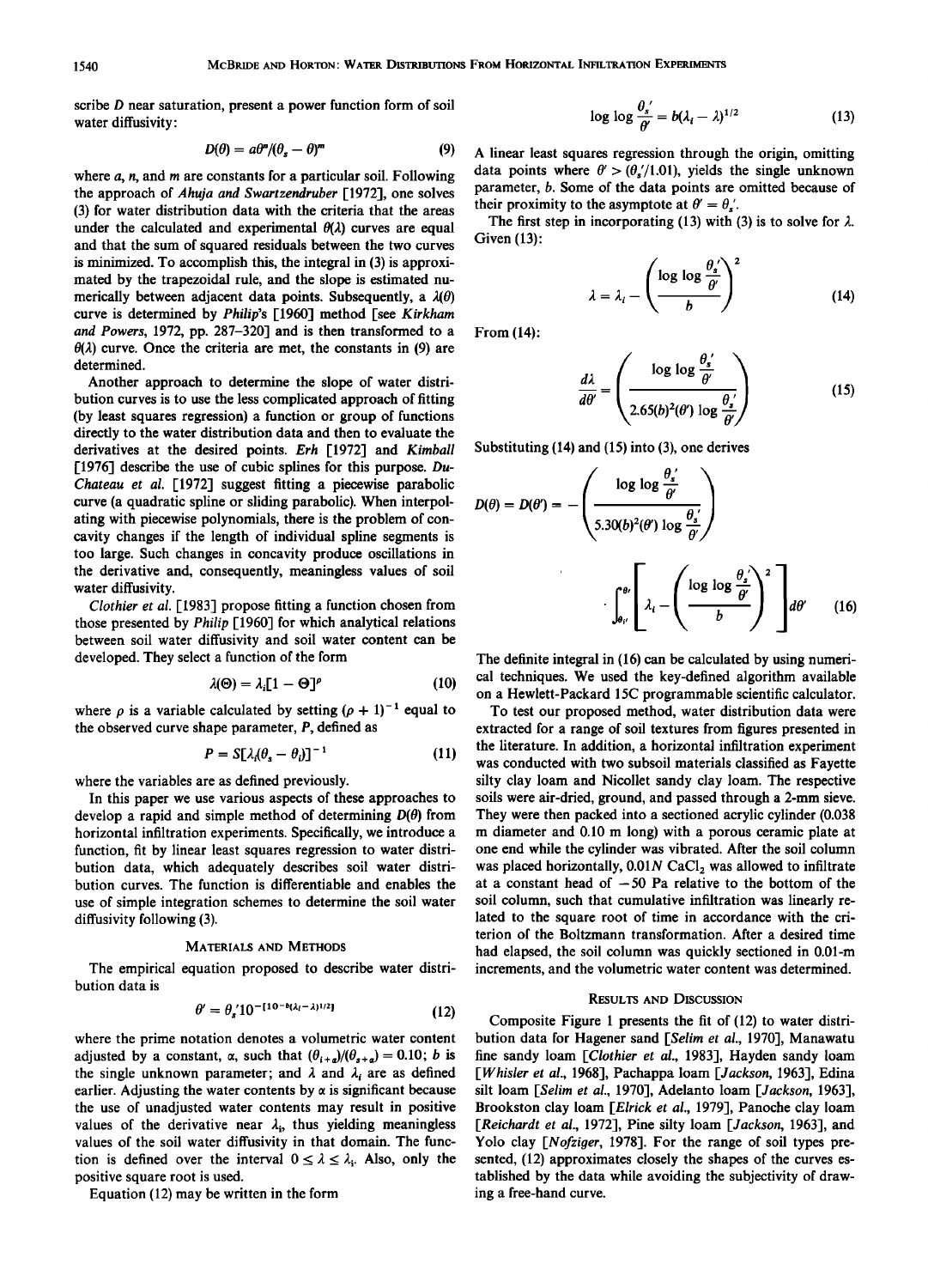

**Fig. 1. Observed and fitted water distribution data for a range of soils. The observed data were taken from the literature (see text for references).** 

**One feature of (12) is that the function is forced to terminate**  at the point  $(\lambda_i, \theta_i)$ . Another feature is that the difference between  $\theta_s$  and the predicted  $\theta_s$  will depend on how close the exponent,  $b(\lambda_i - \lambda)^{1/2}$ , comes to the value of log log  $\theta_s'/\theta'$  as  $\theta'$ approaches  $\theta_s'$ . The soil water diffusivity function calculated with (16) will asymptote at  $\theta_i$  and  $\theta_s$  because the slope of (12) goes to  $-\infty$  as  $\theta$  approaches  $\theta_i$  and to zero as  $\theta$  approaches  $\theta_s$ . Consequently, the soil water diffusivity reaches expected large values near saturation. Thus (12) should be used only to fit water distribution data obtained from infiltrating water into a horizontal column of air-dry soil at a soil water pres**sure potential slightly less than 0 pa. This will provide alarge**  water content range and assure that the experimental  $\theta$ , is **.equal to or nearly equal to the saturated water content of the soil.** 

In addition to using a linear least squares regression method to determine the *b* parameter in (13), a nonlinear re**gression technique, which provides aslightly better fit, can be employed to fit (12). For the 10 soils in composite Figure 1, the nonlinear regression technique yielded a value of b an average of 6.0% different from b determined with linear re**gression. Although the sum of squared residuals was smaller **for the nonlinear regression than for the linear regression, the**  **latter is judged an effective regression method to determine b because the b parameters determined from both techniques are nearly equal.** 

The functional relationship between  $\theta$  and  $\lambda$  presented in (12) can be made more general if  $\theta_s$  is considered to be an **unknown parameter rather than a known constant. The two**  parameters  $\theta$ , and  $b$  can be determined simultaneously with a **nonlinear regression method. A problem is inherent with this**  approach because  $D(\theta)$  becomes large near  $\theta_s$ . An overestimate of  $D(\theta)$  results if the calculated  $\theta_s$  is less than the actual  $\theta_s$  and, conversely, an underestimate of  $D(\theta)$  results if the calculated  $\theta_s$ **is greater. To avoid this problem we recommend that the b parameter be determined with a fixed**  $\theta_s$ **.** 

**Another approach to determine the b parameter in (12) or**  (13) is to use weighted least squares regression. Weighted re**gression could be considered because a given error in 2 near the more vertical portion of the water distribution curve re**sults in a larger error increment of  $\theta$  than would occur for the same error in  $\lambda$  near the more horizontal portion of the curve. Thus the  $\theta(\lambda)$  values in the more horizontal portion of the curve should receive more weight in the regression calculation **than the values in the more vertical portion. Weights can be**  computed as the inverse of the slope squared at the points. We **think that in most cases, weighted regression will not be a**  significant improvement over linear regression because most **data sets have fewer measured values in the more vertical**  portion of the curve than in the more horizontal portion. Thus



Fig. 2. Comparison between fitted water distribution data as cal**culated by using the method in this paper (PM) and by the method of Clothier et al. [1983] (cM) for observed water distribution data from three soils (see text for details). ,**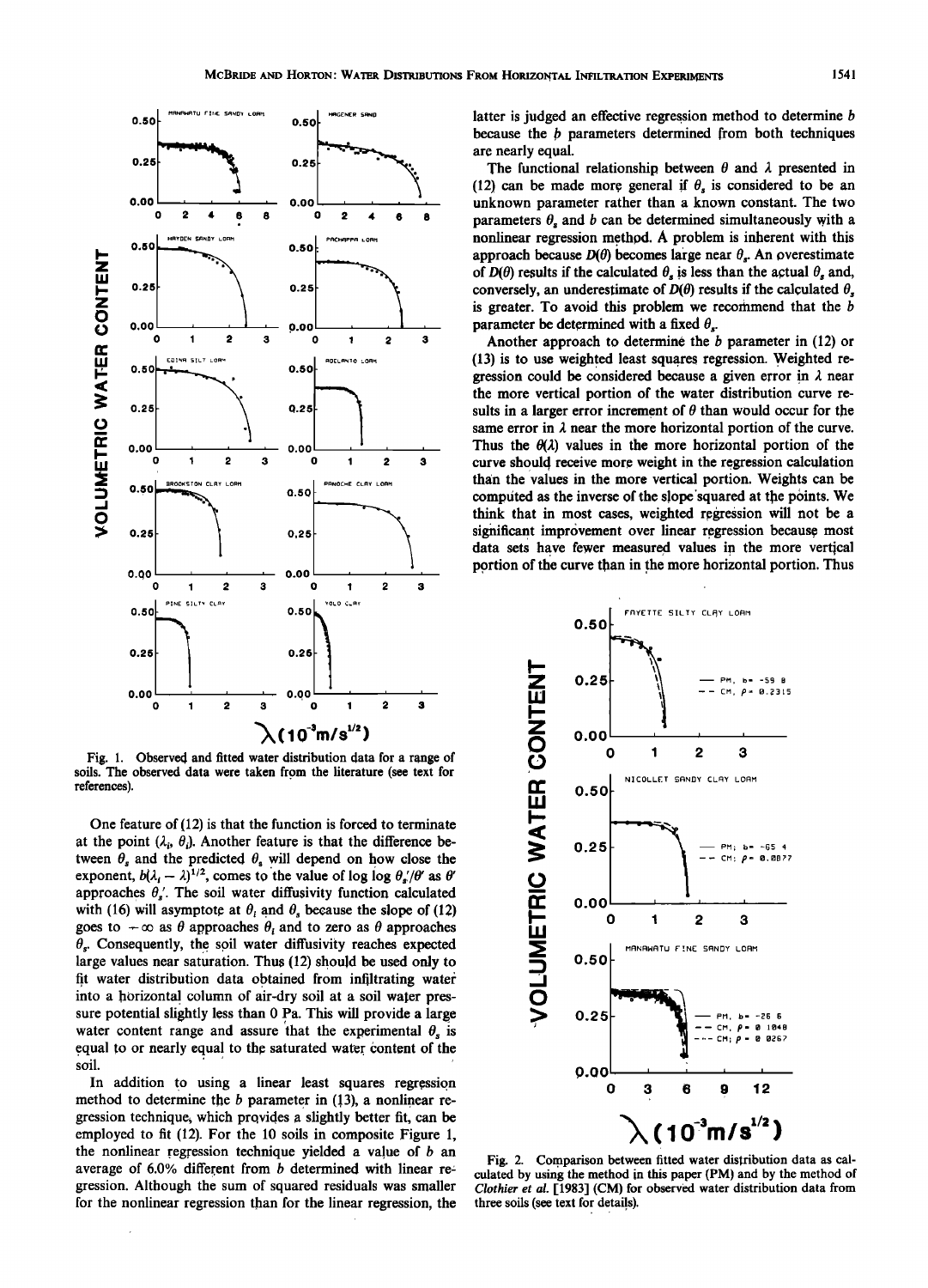|  | TABLE 1. Parameter Values for the Soils Shown in Figure 2 |
|--|-----------------------------------------------------------|
|--|-----------------------------------------------------------|

| Soil                                                                                                                                                                                              | θ. | $\theta_{\rm s}$ $\lambda_{\rm p}$ m/s <sup>1/2</sup>                                                                                                                       | S, $m/s^{1/2}$ |
|---------------------------------------------------------------------------------------------------------------------------------------------------------------------------------------------------|----|-----------------------------------------------------------------------------------------------------------------------------------------------------------------------------|----------------|
| Fayette silty clay loam<br>Nicollet sandy clay loam<br>Manawatu fine sandy loam,<br>Clothier and Scotter [1982]<br>Manawatu fine sandy loam, 0.08 0.36 $5.8 \times 10^{-3}$ 1.47 $\times 10^{-3}$ |    | 0.048 0.448 $1.24 \times 10^{-3}$ 4.04 $\times 10^{-4}$<br>0.038 0.364 $1.74 \times 10^{-3}$ 5.22 $\times 10^{-4}$<br>0.08 0.36 $6.05 \times 10^{-3}$ 1.65 $\times 10^{-3}$ |                |
| Clothier et al. [1983]                                                                                                                                                                            |    |                                                                                                                                                                             |                |

**the linear regression already places more emphasis on the more horizontal portion of the curve than on the more vertical portion of the curve.** 

**Elaborate computer-assisted empirical curve-fitting methods exist [e.g., Erh, 1972; Kimball, 1976; DuChateau et al., 1972] that can produce a curve through water distribution data with a lower sum of squared residuals than the method proposed in this paper. Among less complicated methods, the approach outlined in Clothier et al. [1983] seems to offer the ease of calculation that our method does, with the advantage that the soil water diffusivity can be described by an analytical function.** 

**In Figure 2, curves determined by our method are compared with those calculated by the method of Clothier et al. [1983] for the two sets of water distribution data (Fayette silty day loam and Nicollet sandy clay loam) obtained in our laboratory and for the Manawatu fine sandy loam data taken from Clothier and \$cotter [1982] and from Clothier et al.**  [1983]. Table 1 presents the values of  $\theta_i$ ,  $\theta_s$ ,  $\lambda_i$ , and *S* used. For **Manawatu fine sandy loam the values were taken as the observed experimental values from Clothier and Scotter [1982] and were estimated from the free-hand curve shown in Figure 1 of Clothier et al. [1983].** 

The  $\rho$  parameter in the method of *Clothier et al.* [1983] for **the Fayette soil was 0.2315, which yielded a sum of squared residuals of 0.0553. Our proposed method gave a sum of squared residuals of 0.0202, and the integral in (14) produced a**  value of  $4.17 \times 10^{-4}$  m/s<sup>1/2</sup> for sorptivity; this was only 3.2% **greater than the observed value. With the Nicollet soil a p parameter of 0.0877 gave a sum of squared residuals of 0.0048, whereas our method yielded one of 0.0020 and a sorptivity**  value of  $5.13 \times 10^{-4}$  m/s<sup>1/2</sup>, 1.8% lower than observed value.



**Fig. 3. Family of scaled water distribution curves produced for several values of b.** 

**TABLE 2. Intermediate Values (Columns) Used to Calculate the Soil Water Diffusivity, D(O)** 

| θ.   | $\theta'$<br>$m^3/m^3$ $m^3/m^3$ $\theta'/\theta'$ | log log | $d\lambda/d\theta'$ ,<br>$m/s^{1/2}$                                                                         | $\int_{\theta_{i'}}^{\theta'} \lambda \, d\theta'$ | $D(\theta),$<br>$m^2/s$ |
|------|----------------------------------------------------|---------|--------------------------------------------------------------------------------------------------------------|----------------------------------------------------|-------------------------|
| 0.05 |                                                    |         | $0.0482 -0.0575 -1.20 \times 10^{-4}$ $2.09 \times 10^{-5}$ $1.25 \times 10^{-9}$                            |                                                    |                         |
| 0.10 |                                                    |         | $0.0982 -0.2465 -3.90 \times 10^{-4}$ $1.08 \times 10^{-4}$ $2.11 \times 10^{-8}$                            |                                                    |                         |
| 0.15 |                                                    |         | 0.1482 -0.4111 -6.30 $\times$ 10 <sup>-4</sup> 1.93 $\times$ 10 <sup>-4</sup> 6.08 $\times$ 10 <sup>-8</sup> |                                                    |                         |
| 0.20 |                                                    |         | $0.1982 -0.5820 -9.88 \times 10^{-4}$ $2.78 \times 10^{-4}$ $1.37 \times 10^{-7}$                            |                                                    |                         |
| 0.25 |                                                    |         | 0.2482 $-0.7848$ $-1.70 \times 10^{-3}$ 3.59 $\times 10^{-4}$ 3.05 $\times 10^{-7}$                          |                                                    |                         |
| 0.30 |                                                    |         | $0.2982$ $-1.0734$ $-3.76 \times 10^{-3}$ $4.37 \times 10^{-4}$ $8.21 \times 10^{-7}$                        |                                                    |                         |
| 0.35 |                                                    |         | $0.3482 -1.7665 -2.61 \times 10^{-2} 5.02 \times 10^{-4} 6.55 \times 10^{-6}$                                |                                                    |                         |
|      |                                                    |         |                                                                                                              |                                                    |                         |

Values were calculated for  $\theta_i = 0.038$ ,  $\theta_s = 0.364$ ,  $\alpha = -0.0018$ ,  $\lambda_i = 1.74 \times 10^{-3}$  m/s<sup>1/2</sup>, and  $b = -65.4$  with (16).

**From Clothier and Scotter's [1982] data for the Manawatu**  soil,  $\rho$  was calculated as  $0.0267$  and produced a sum of **squared residuals of 0.5280; for data from Clothier et al. [1983], values were 0.1048 and 0.1512, respectively. These values compare with a sum of squared residuals of 0.0920 for our proposed method used with the data of Clothier qnd Scot**ter [1982] and with a calculated value of  $1.47 \times 10^{-4}$  m/s<sup>1/2</sup> **for sorptivity, 11% less than the observed values. Clothier et al. [1983] reported a p parameter value of 0.15, but that seems based on the sorptivity determined from the free-hand curve**  and the measured value of  $6.05 \times 10^{-3}$  m/s<sup>1/2</sup> for  $\lambda_i$  from **Clothier and Scotter [1982]. This is not a correct application of their method because they did not use the measured value of sorptivity directly.** 

**Our proposed method fits the measured values better than does the method proposed by Clothier et al. [1983] for the three sets of water distribution data presented in Figure 2.**  Scaling the water distribution curve to the measured S and  $\lambda_{\rm b}$ **as is recommended in their method, overlooks the influence of** 



**Fig. 4. Family of scaled soil water diffusivity curves produced for several values of b.**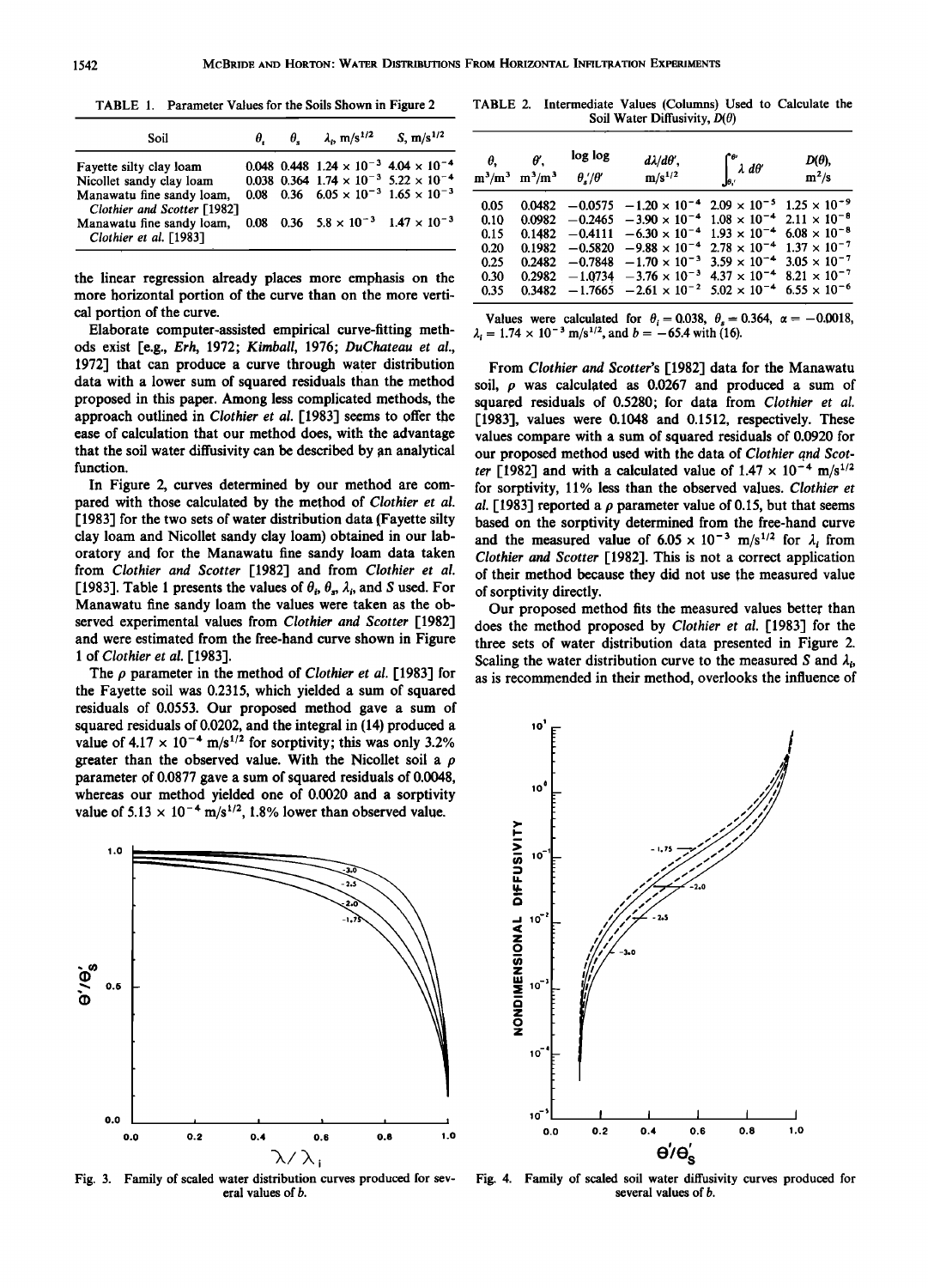

**VOLUMETRIC WATER CONTENT** 

**Fig. 5. Comparison between soil water diffusivity as calculated by the method in this paper and by the method of Clothier et al. [1983] for a Nicollet sandy clay loam soil.** 

**the individual data points. Furthermore, if S is calculated as the area under the free-hand curve as indicated by Clothier et al. [1983], the same problem of fitting a curve through scattered data points is incurred.** 

**Another way to utilize (12) is to make use of graphs with scaled x and y axes. The water distribution graph is created by**  scaling the y axis from 0.1 to 1.0 ( $\theta_i$ ' to  $\theta_s$ ) and the x axis from 0 to 1.0 (0 to  $\lambda_i$ ) and plotting curves produced by various **values of b (Figure 3). The b parameter in this case is dimensionless because of the scaling of axes. Correspondingly, the diffusivity graph is created by scaling the x axis from 0.1 to 1.0**   $(\theta_i'$  to  $\theta_s'$ ) and plotting curves obtained with various b values **(Figure 4). In practice, Figure 3 can be used to find the b value for the curve with the best fit through measured, but scaled, water distribution data. Once a value of b is determined, the diffusivity can be read from the diffusivity graph (Figure 4).**  This value multiplied by  $\lambda_i^2$  will give  $D(\theta)$  for the soil sample.

Table 2 shows the steps taken to calculate  $D(\theta)$  for selected **values of 0. The water distribution data for the Nicollet soil are used to make these calculations. In this example,**   $\theta' = \theta - 0.0018$ , and  $b = -65.4$ . The plot of  $D(\theta)$  from Table 2 is presented in Figure 5 along with a plot of  $D(\theta)$  calculated by **the method of Clothier et al. [1983]. For the Nicollet soil the**  two methods yield similar  $D(\theta)$  curves because both methods **describe the water distribution curves similarly. On the other hand, for the Fayette and Manawatu soils, there will be less**  agreement for  $D(\theta)$  values to the extent that the fitted water **distribution curves differ.** 

## **CONCLUSIONS**

**This paper introduces a function that can be used to describe soil water distribution curves produced from horizontal infiltration experiments. The function's flexibility enables it to** 

**fit (by linear least squares regression) water distribution data for a wide range of soil textures. The function is easy to differentiate and to integrate. Therefore it is useful in the calculation of soil water diffusivity by the method of Bruce and Klute [1956]. The proposed rapid, simple method compares favorably with the method of Clothier et al. [1983], a method similar in ease of calculation.** 

The proposed method yields calculated values of  $D(\theta)$  that **reach expected large values near saturation. This is a clear advantage over other available simple methods of determining**   $D(\theta)$  from horizontal infiltration. Most of these methods **assume that soil water diffusivity is exponentially related to**  water content. Accordingly, they describe  $D(\theta)$  adequately in **the midrange of water contents but miss the important values near saturation.** 

**The use of scaled axes, the other application of the method presented, offers a quick and easy procedure to obtain values**  of  $D(\theta)$ . This approach reduces calculations to a minimum. A **set of overlays of water distribution curves can be used to**  determine  $b$ , the corresponding scaled  $D(\theta)$  read from another graph, and finally, one calculation (multiplication by  $\lambda_i^2$ ) is **performed to obtain the actual**  $D(\theta)$  **values.** 

## **NOTATION**

- **a dimensionless constant defined in (9).**
- **b** parameter defined in (12).<br>*D* soil water diffusivity,  $L^2/T$
- 
- **D** soil water diffusivity,  $L^2/T$ .<br>**D<sub>a</sub>** soil water diffusivity at the soil water diffusivity at the air-dry water content.
- **m dimensionless constant defined in (9).**
- *n* dimensionless constant defined in (9).<br>*P* parameter defined in (11).
- **P** parameter defined in (11).<br>S sorptivity,  $L/T^{1/2}$ .
- S sorptivity,  $L/T^{1/2}$ .<br>*t* time after initiation
- time after initiation of infiltration, T.
- **x horizontal position, L.**
- **x• distance to the wetting front at the conclusion of infiltration, L.**
- $\alpha$  constant,  $L^3/L^3$ .<br> $\beta$  dimensionless of
- dimensionless constant defined in (4).
- **y dimensionless constant defined in (8).**
- *e* dimensionless constant defined in (6).<br>  $\theta$  water content of soil.  $I_1^3/I_2^3$
- $\theta$  water content of soil,  $L^3/L^3$ .<br> $\theta_i$  initial water content.
- 
- $\theta_i$  initial water content.<br> $\theta$  saturated water contents  $\theta_s$  saturated water content.<br> $\theta'$  water content adjusted b
- **O'** water content adjusted by  $\alpha$ .<br> **O** dimensionless water content
- $\Theta$  dimensionless water content defined in (5).<br>  $\lambda$  transformed position,  $L/T^{1/2}$ .
- transformed position,  $L/T^{1/2}$ .
- $\lambda_i$  transformed distance to wetting front at the conclusion **of infiltration.**
- **p dimensionless constant defined in (10).**

**Acknowledgment. Journal paper J-11249 of the Iowa Agriculture and Home Economics Experiment Station.** 

### **REFERENCES**

- **Ahuja, L. R., and D. Swartzendruber, An improved form of soil-water diffusivity function, Soil Sci. Soc. Am. Proc., 36, 9-14, 1972.**
- **Bruce, R. R., and A. Klute, The measurement of soil-moisture diffusivity, Soil Sci. Soc. Am. Proc., 20, 458-462, 1956.**
- **Brutsaert, W., Universal constants for scaling the exponential soil water diffusivity?, Water Resour. Res., 15, 481-483, 1979.**
- **Clothier, B. E., and D. R. Scotter, Constant-flux infiltration from a hemispherical cavity, Soil Sci. Soc. Am. J., 46, 696-700, 1982.**
- **Clothier, B. E., and I. White, Measurement of sorptivity and soilwater diffusivity in the field, Soil Sci. Soc. Am. J., 45, 241-245, 1981.**
- **Clothier, B. E., and R. A. Wooding, The soil-water diffusivity near saturation, Soil Sci. Soc. Am. J., 47, 636-640, 1983.**